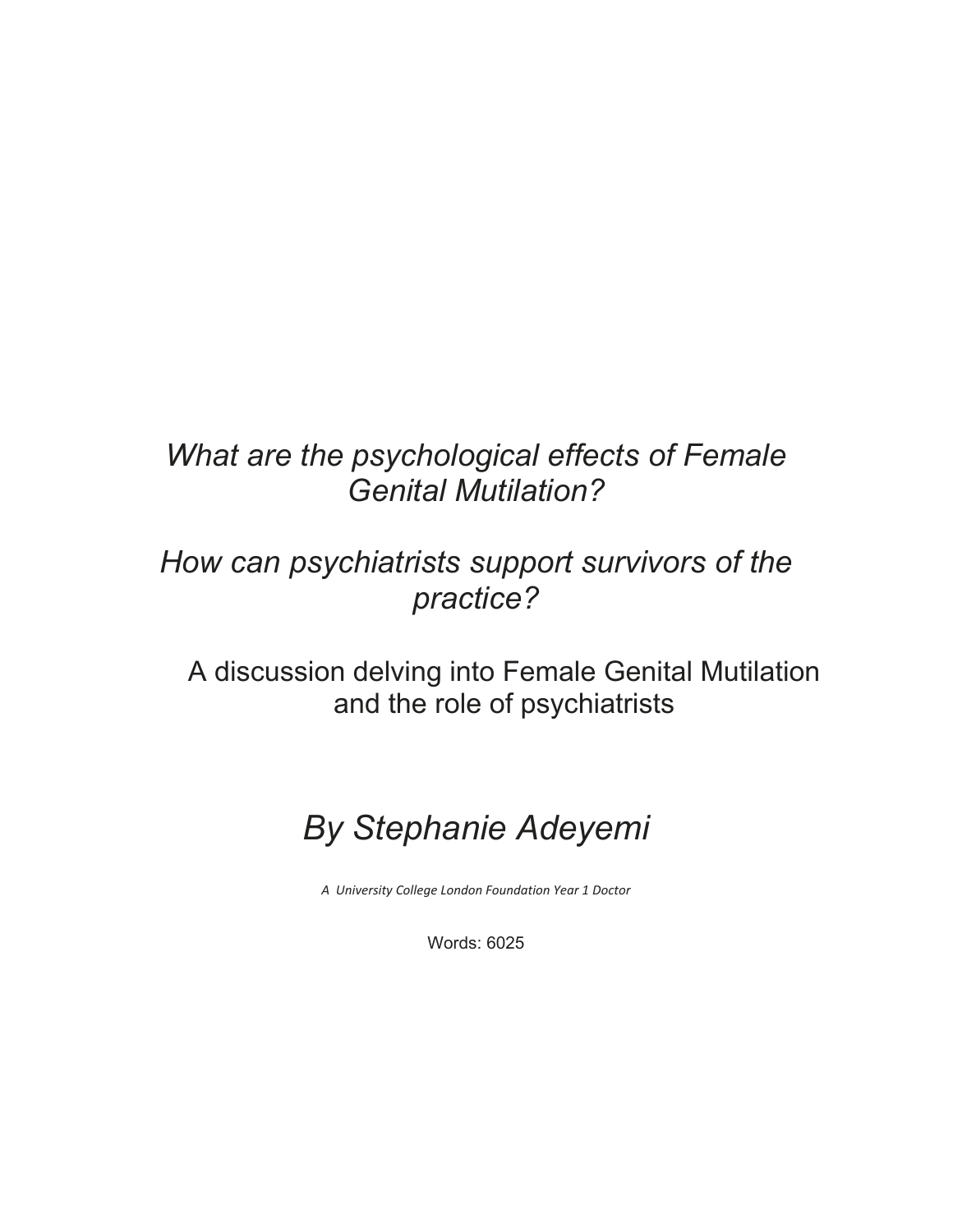*''It was on a Sunday night when my Mum called me and she said ''my daughter, come'' in a low voice. I went quietly. Suddenly my Mum said ''my daughter tomorrow is your d day''. I was shocked to hear that but I was not expected to say anything. In the morning I was dragged and pinned on the ground when three women sat and crucified me on the floor. I cried until I had no voice. The only thing I said was Mum 'where are you?' and the only answer I got was 'quiet, quiet girl'. The pain I had experienced was one I will not forget for the rest of my life and I would not wish the same to happen to my friend. I had sleepless nights. I could see an old lady doing it again and again and again. I screamed and my Mum came to check on me. My loving parent is this really what I deserve? ''* Fouz[i](#page-12-0)a, 10, Somalia<sup>1</sup>

#### **Introduction**

Female Genital Mutilation is a practice that the WHO estimate affects 200 million women around the world. The World Health Organisation defines Female Genital Mutilation as *''all procedures that involve partial or total removal of the external female genitalia or other injury to the female genital organs for nonmedical reason.[ii](#page-12-1)*'' Whilst the practice of FGM is often attributed to the Middle East, Sub-Saharan Africa, North Africa and to a lesser extent Asia it is now being witnessed in cities across the globe with high numbers of FGM practicing communities<sup>[iii](#page-12-2)</sup>.

The World Health Organisation divides Female Genital Mutilation into 4 categories with t**ype 1** (**clitoridectomy)** consisting of the partial or total removal of the clitoris and prepuce in rare cases. **Type 2** (**excision**) is the partial or total removal of the clitoris and the labia minora with or without excision of the labia majora. **Type 3 (infibulation**) is the narrowing of the vaginal opening through the creation of a covering seal which is created by cutting and repositioning the labia minora, or labia majora or via stitching. The clitoris is not always removed. **Type 4** includes all other harmful procedures to the female genitalia for non-medical purposes, e.g. pricking, piercing, incising, scraping and cauterizing the genital area and some sources include female genital cosmetic surgery in this category<sup>iv</sup>.

Female Genital Mutilation offers no health benefits for girls and can cause severe immediate physical complications such as haemorrhage, shock and death. It can also lead to long term consequences such as urinary problems (painful urination, recurrent UTIs), menstrual issues, infections, complications during birth and psychological and emotional trauma (ibid). The practice is often carried out by traditional female circumcisers who are survivors of the practice themselves and increasingly is performed by health care providers in a bid to sanitise and medicalize the practice.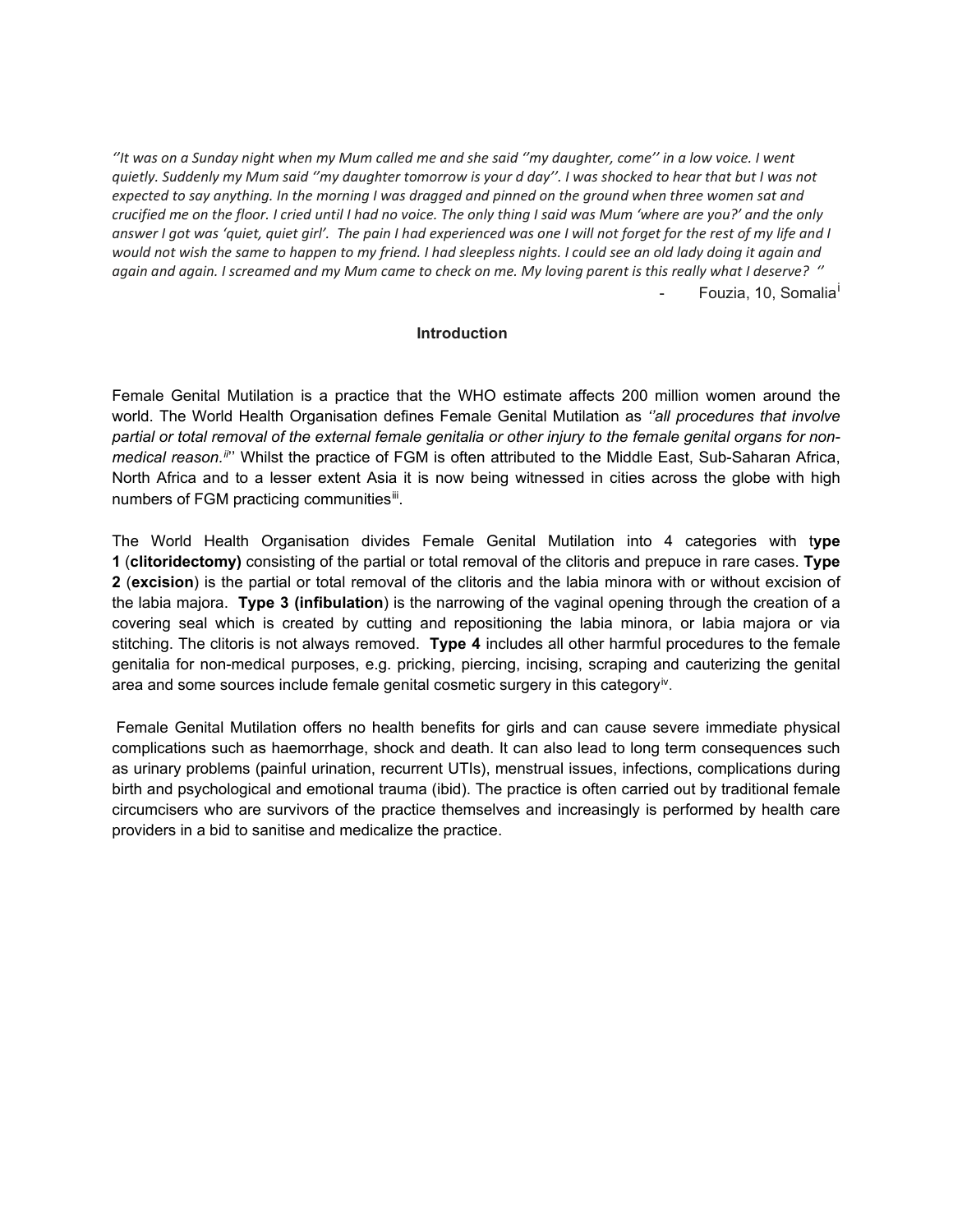

**Figure 1:** Map showing the pr[ev](#page-12-4)alence of Female Genital cutting world wide<sup>v</sup>

# **Cultural and social factors for performing FGM**

Whilst FGM represents a prima facie case of human rights violation the practice is so much more complex than this. The practice of Female Genital Mutilation is entrenched within many cultures and societies throughout the world. From the 'Bondu Society in Sierra Leone $\mathbf{v}_i$ , in which FGM initiates a girl into womanhood, to Somalia, in which it is estimated that 95% of the female population has been circumcised  $\frac{v}{v}$ , the practice has been continually perpetuated as a method of preserving virginity, preserving family honour and initiation among other reasons. As one Kenyan Masai tribe member stated *"when you cut a girl, you know that she will remain pure until after she gets married, and after marriage, she will remain faithful.[viii](#page-12-7)'' '*' In cultures that practice Female Genital Mutilation, the ritual confers upon women full social acceptability, integration into the community, and serves as a rite of passage to womanhood. For many women in these cultures, the practice enables them to identify with their heritage and to enjoy recognition as full members of their ethnic group enjoying social benefits and privileges."<sup>[ix](#page-12-8)</sup>

The reasons why female genital mutilations are performed vary from one region and include a mix of sociocultural factors within families and communities. Some of the more commonly held reasons will be e[x](#page-12-9)plained.<sup>x</sup> In some societies Female Genital Mutilation is a social norm and so there is social pressure to conform to social standards in order to be a member of the community. In these communities Female Genital Mutilation is so ubiquitous that it is performed without question and to change the status quo is to challenge the community's very cultural identity.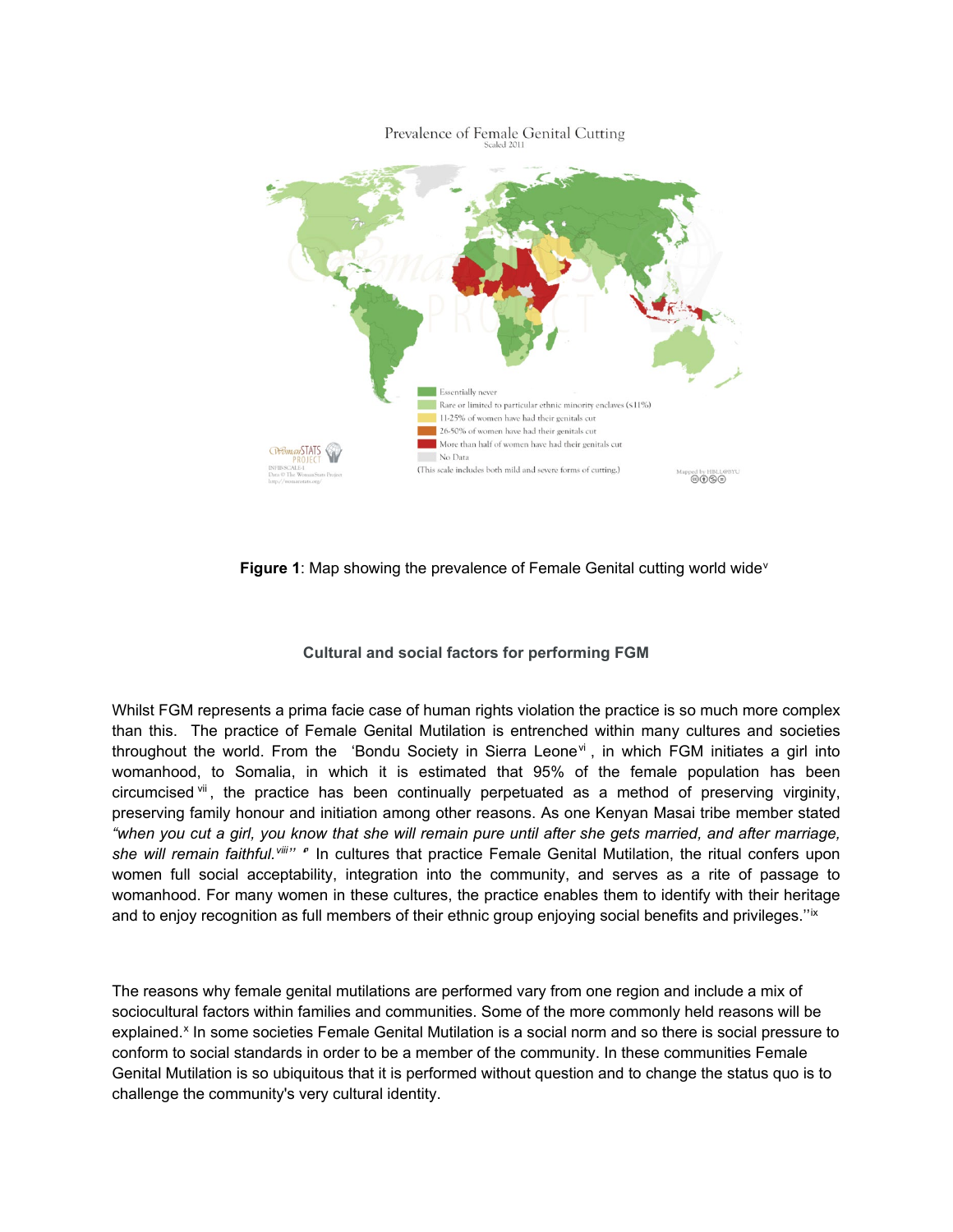Another reason that is often cited is the fact that Female Genital Mutilation can be considered an essential part of a woman's identity and can mark a girl's ascent into womanhood in order to prepare her for adulthood and marriage. Within certain community's a girl has no social currency if she has not been cut and can become ostracised. The practice is also often motivated by beliefs about the female sexual identity and is utilised to preserve a woman's virginity prior to marriage. It is thought to reduce a woman's libido and thus reduce any temptation to engage in extra marital sexual acts. With type 3 Female Genital Mutilation the vaginal opening is narrowed or covered and so this serves to act as a physical barrier to a woman having sex prior to marriage as any disruption to this covering shows that a woman has not remained chaste.

In some communities a man will only marry a woman if she has been cut. It is a way of increasing her social value and becomes essential if a girl is taught her main aim in life is to be a wife. In cases where Female Genital Mutilation is likely to increase marriageability the practice is more likely to be carried out. The practice is also intertwined with cultural ideals of femininity and modesty and the idea that the clitoris and other parts of the female genitalia are masculine and unclean.

It must be said that whilst religion is often cited as a prime reason for why Female Genital Mutilation is carried out the practice is not supported by any religious texts. It is often upheld by community figures of authority such as religious leaders, community leaders and elders, circumcisers, and even some medical personnel through its recent medicalisation. In some countries medical personnel have begun to carry out the procedure in hospitals and other health care settings in a bid to sanitise the tradition. This just serves to reinforce the idea that Female Genital Mutilation is medically endorsed and encourages its practice.

In most societies, where FGM is practised, it is considered a cultural tradition, which is often used as an argument for its continuation. This should be especially considered in immigrant communities where it could be thought that the maintenance of the practice is a means by which a cultural identity and tradition can be maintain in a foreign land, In order to eradicate the practice it is essential that the reasons for its existence are well understood.

#### **Female Genital Mutilation in the United Kingdom**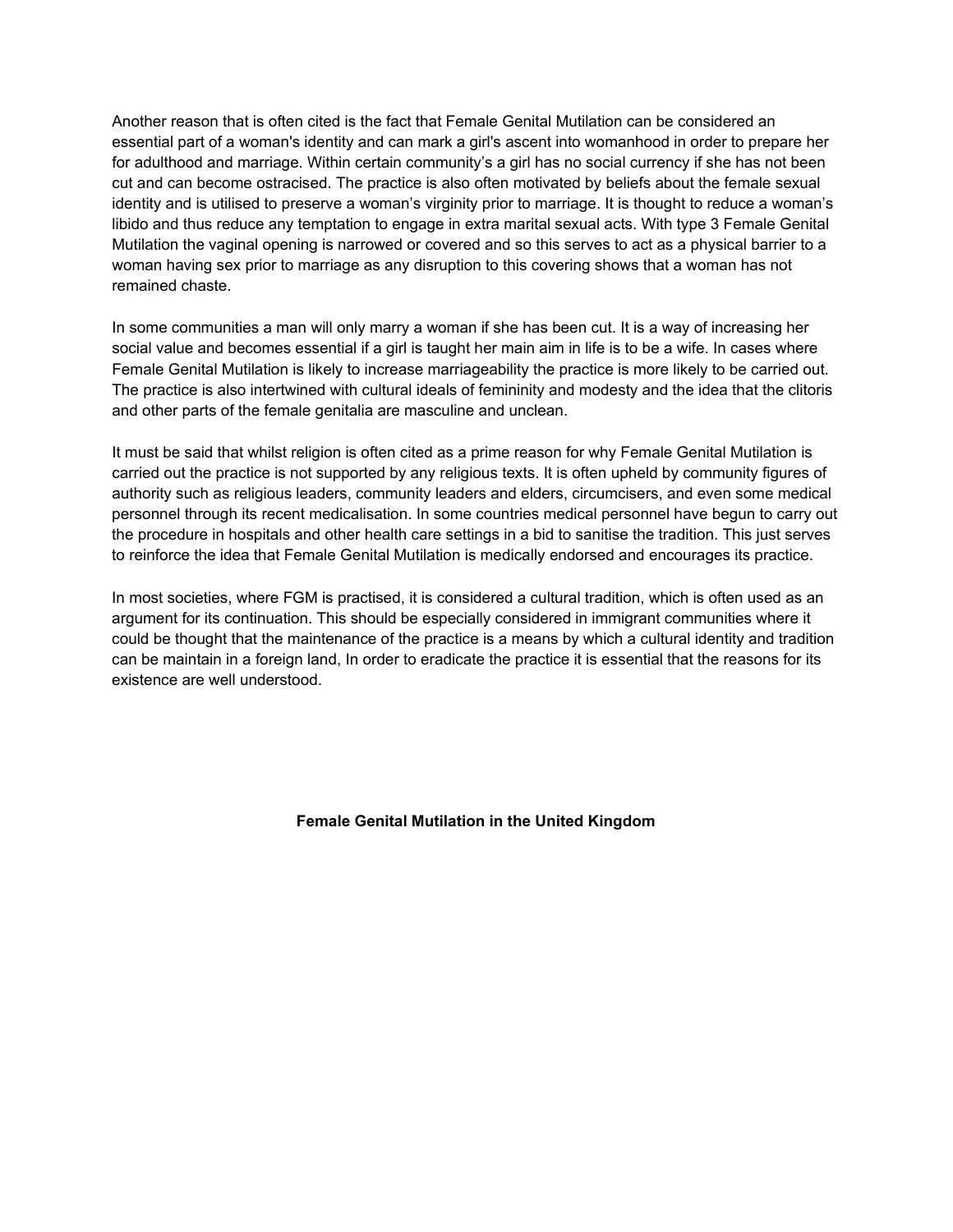Chart one: Number of newly recorded FGM cases in London during the year April 2015 to March 2016



Figure 2: Diagram showing newly recorded Female Genital Mutilation cases in London [xi](#page-12-10)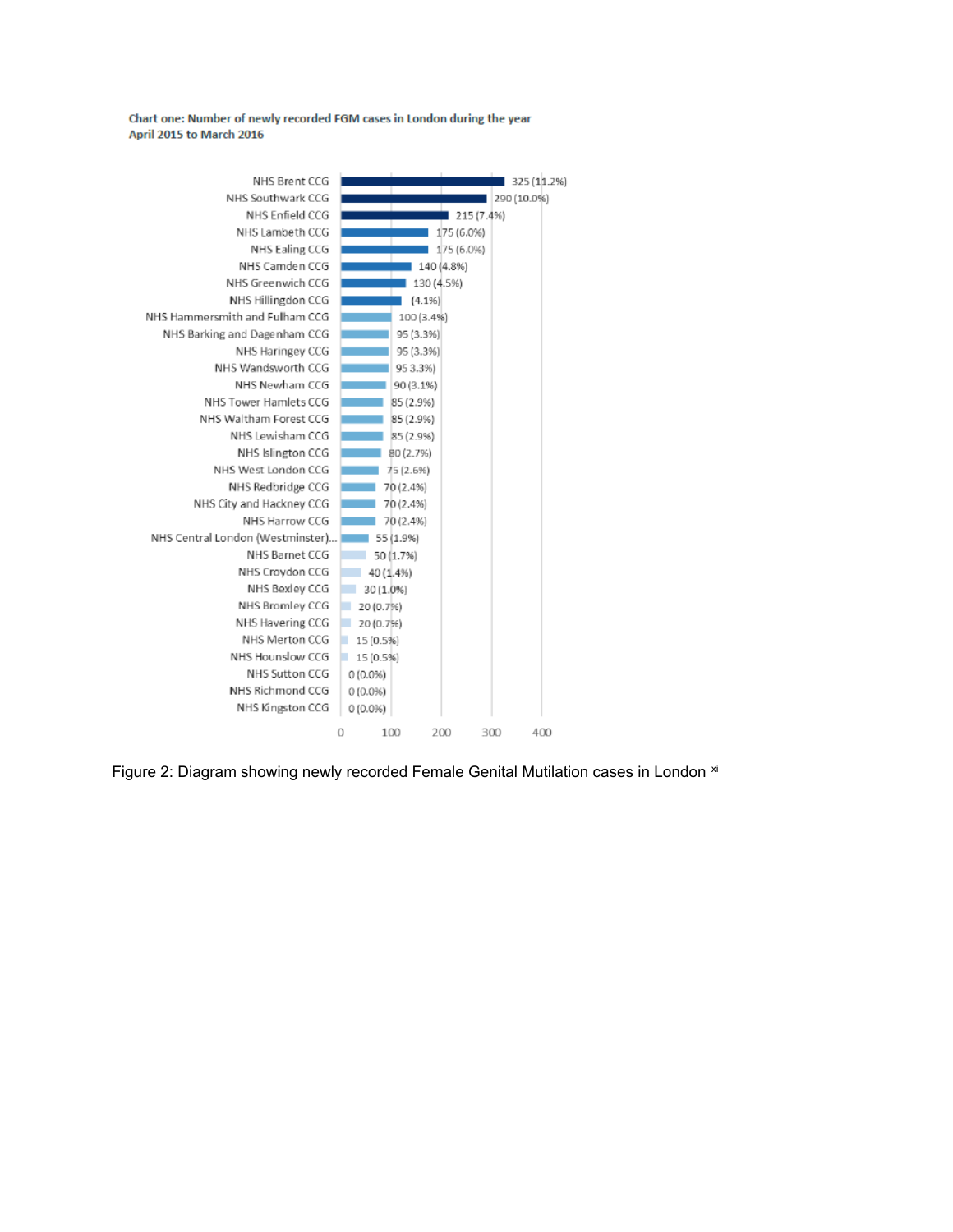

Figure 3: A diagram from a British mainstream media outlet showing the ten London boroughs with the highest prevalence of Female Genital Mutilation [xii](#page-13-0)

Currently in the United Kingdom there is a prolific campaign underway which aims to eradicate the practice of Female Genital Mutilation by developing a groundswell of opinion which will hopefully have a 'domino affect' and propel the sensibilities of those who perpetuate the practice towards its unequivocal condemnation. This slow change in the sensibilities of the British public could be due to a number of reasons such as the politically correct nature of British society in which people fear being perceived as a 'cultural imperialists' and adopt a 'culturally –relativist' approach and choose not to comment or interfere<sup>xiii</sup>. In an era where it is estimated that 66,000 women in the UK<sup>[xiv](#page-13-2)</sup> have been victims of FGM it is time for a real dialogue about FGM to occur.

The Mayor of London (Sadiq Khan) declared in 2017 that he wanted the prevention and eradication of FGM to be on the political agenda. He has vowed to make London a 'zero cutting city' through the education of the population as well as professionals on the frontline such as doctors and the police<sup>xy</sup>. Whilst FGM was made illegal in 1985*[xvi](#page-13-4)* it was only in 2019 that the first successful prosecution took place. This case is centred around a mother who was prosecuted for cutting her three year old daughter at their London home and whilst this is a landmark case in the UK it is thought that 65,000 girls under the age of 13 are currently at risk of undergoing the procedure. It is thought that whilst 170,000 *women* in the UK have experienced FGM, half of all of England's recorded cases are in London<sup>[xvii](#page-13-5)</sup>. This means that psychiatrists and health care professionals within London are more likely to encounter women that have undergone FGM than their counterparts in other areas of the United Kingdom. This essay aims to explore the psychological impact of Female Genital Mutilation on survivors of the practice and their family dynamics whilst highlighting the role of the psychiatrist when encountering such patients.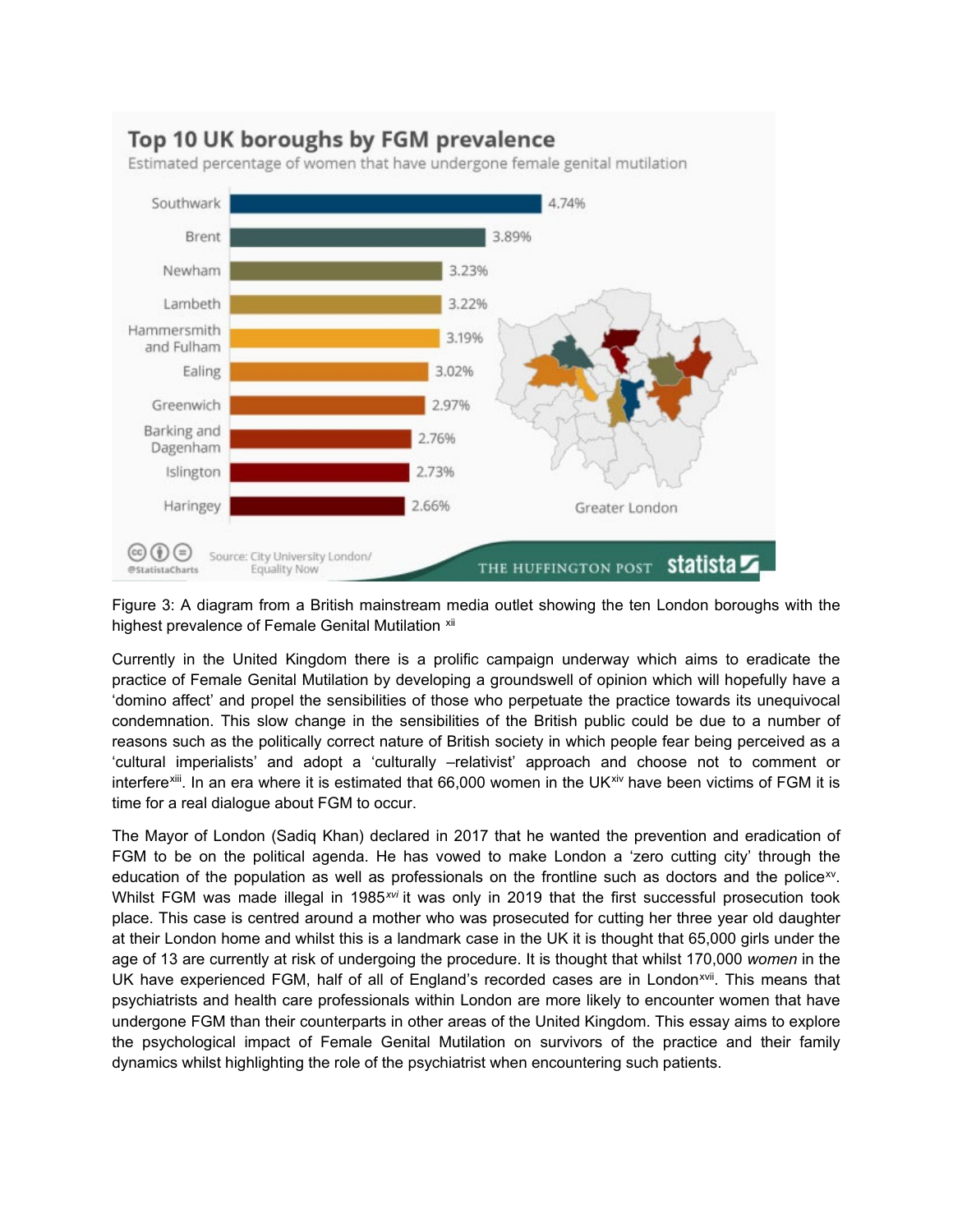#### **The psychological impact of FGM on the individual**

Throughout the literature on Female Genital Mutilation the psychological consequences of the practice are often highlighted. Much of the data focuses on psychological sequelae such as depression, anxiety and post-traumatic stress disorder. In a literature review focused on the psychological impact of Female Genital Mutilation 80 percent of analysed studies reported psychological consequences, such as Post-Traumatic Stress Disorder (PTSD) and affective disorders in those who were FGM survivors<sup>xviii</sup>.

This is further supported by a study of 47 Senegalese women which has shown that there was a higher prevalence of PTSD (30.4%, n=7/23) in 23 cut women as opposed to 24 uncut participants. The group sample's high prevalence of Post-Traumatic Stress Disorder is comparable to the observed percentage of cases of PTSD documented in literature that focuses on PTSD percentages seen in survivors of early childhood abuse (usually between 30% and  $50\%$ )<sup>xix</sup>. Whilst these women in the aforementioned study fulfilled the DSM IV criteria for PTSD other studies have shown that some FGM survivors do not meet the diagnostic threshold but still experience psychopathology. In a cross sectional study of 4800 pregnant women 85 percent of the women who had been circumcised experienced vivid flashbacks to the cutting event<sup>[xx](#page-13-8)</sup>.

Depression also remains a much documented psychological consequence of FGM according to the literature. A Dutch cross-sectional study on 66 African female survivors of FGM showed that a fifth of the women (20%, n=13) met the criteria for PTSD and a third met the DSM IV criteria for depression  $(33\%$ , n=22)  $\frac{xx}{x}$ . This is further supported by an Egyptian cross sectional study that collected data from 204 adolescent girls aged 14 to 19 years old and found that those who had undergone FGM demonstrated a significantly higher level of depression as well as anxiety and somatization than their peers without FGM<sup>[xxii](#page-13-10)</sup>.

Further evidence can be found in a study of women who had undergone Female Genital Mutilation and were seeking asylum in the United States. The frequency of anxiety, depression and PTSD was evaluated via a retrospective qualitative descriptive study in which cases that had been observed in an asylum clinic over a 2-year period were analysed. Candidates were given standardized questionnaires which enabled them to provide quantitative scores for anxiety, depression and PTSD. Out of all these particular cases anxiety and depression were exhibited by 92 percent and 100 percent of women respectively and all the women screened for PTSD had symptoms<sup>xxiii</sup>.

The evidence in favour of the fact that Female Genital Mutilation has adverse psychological effects is well documented and the aforementioned studies serve to cement this fact. Whilst these studies all talk about the long term psychological impact of the practice and focus on adult survivors there is evidence to suggest short term psychological consequences can be seen in children. Evidence suggests that the trauma of Female Genital Mutilation can often manifest itself in social withdrawal, low mood and inattention in class children who have been cut. Thus the practice of Female Genital Mutilation does not just leave physical scars but for many women, as the literature shows, it can be the trigger for a lifelong psychological burden.

#### **The psychological impact of FGM on the family dynamic**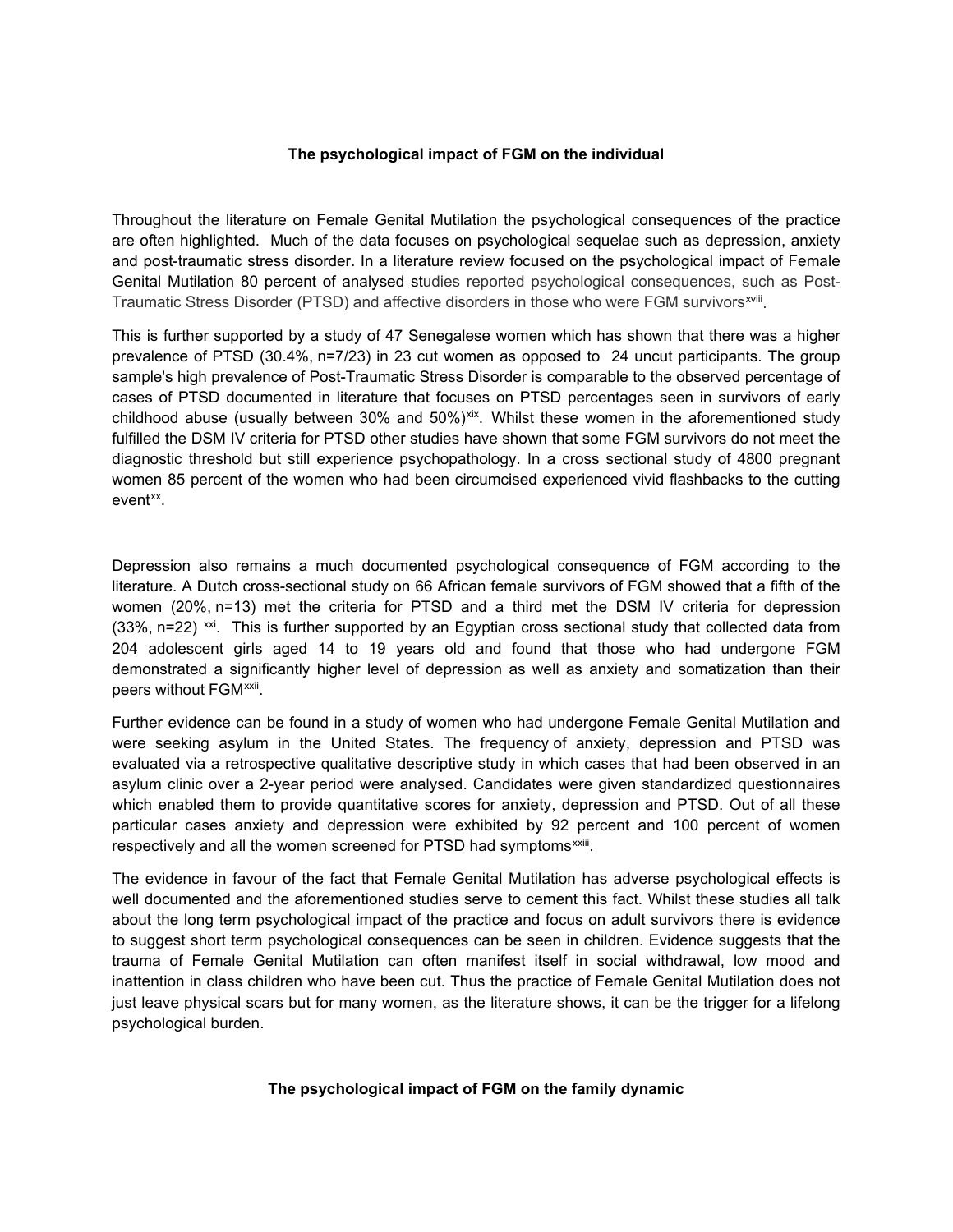Whilst a discussion has taken place about the psychological impact of Female Genital Mutilation on the individual it would not be right to ignore the impact of the practice on the family dynamic.

Ironically it is mainly women who perpetuate Female Genital Mutilation, albeit with the tacit consent of men, and this can be understood using Gramsci's concept of Hegemony[xxiv.](#page-13-12) Gramsci argues that the ruling class manipulate and construct culture so that a ruling class perspective becomes universally accepted by the lower classes, even to their disadvantage, and becomes the cultural norm. In this instance it is men who have acted as the ruling class colouring the social views so that women perpetuate the practice of FGM in the belief that it is the only method by which they and their daughters can be integrated into society. Whilst FGM has become increasingly medicalised it is more often than not carried out by women known to the victim and evidence suggests this has led to increasing distrust in the family unit and disruption of the mother-daughter bond<sup>[xxv](#page-13-13)</sup>

When analysing many of the societies in which Female Genital Mutilation occurs it is clear a patriarchal social framework is in place. When considering this fact it is essential to reflect on the prescribed roles for women and men and the social value and currency the fulfilment of these roles brings. Women, often, find their role is to be a wife and mother thus any factor that prevents the fulfilment of these roles can have severe consequences.

A Saudi Arabian cross-sectional conducted on a sample of Sudanese women who had experienced Female Genital Mutilation aimed to observe if sexual dysfunction was linked to the practice through the use of the Female Sexual Function Index (Figure 4). 107 eligible women completed the survey and the gynaecological examination and 39% of the women had FGM/C Type I, 25% had Type II, and 36% had Type III. The results showed that 92.5% of the women scored lower than the Female Sexual Function Index cut off point. Interestingly sexual function was lower the more severe the type of cutting across all sexual function categories: desire, arousal, lubrication, orgasm, satisfaction, and pain[xxvi.](#page-13-14)

| <b>Domain</b>          | Questions   | Score<br>Range | Factor | Minimum<br>Score | <b>Maximum</b><br>Score | <b>Score</b> |
|------------------------|-------------|----------------|--------|------------------|-------------------------|--------------|
| Desire                 | 1, 2        | $1 - 5$        | 0.6    | 1.2              | 6.0                     |              |
| Arousal                | 3, 4, 5, 6  | $0 - 5$        | 0.3    | $\bf{0}$         | 6.0                     |              |
| Lubrication            | 7, 8, 9, 10 | $0 - 5$        | 0.3    | 0                | 6.0                     |              |
| Orgasm                 | 11, 12, 13  | $0 - 5$        | 0.4    | $\bf{0}$         | 6.0                     |              |
| Satisfaction           | 14, 15, 16  | $0 (or 1) - 5$ | 0.4    | 0.8              | 6.0                     |              |
| Pain                   | 17, 18, 19  | $0 - 5$        | 0.4    | $\bf{0}$         | 6.0                     |              |
| Full Scale Score Range |             |                |        | 2.0              | 36.0                    |              |

F[i](#page-13-15)gure 4 : Female Sexual Function Index<sup>xxvii</sup>

The link between female sexual dysfunction and Female Genital Mutilation is further compounded by a case-control study in which a sample of 280 Kurdish Iranian married women who had been referred to the healthcare centres for various reasons were recruited. 140 of the women had undergone some form of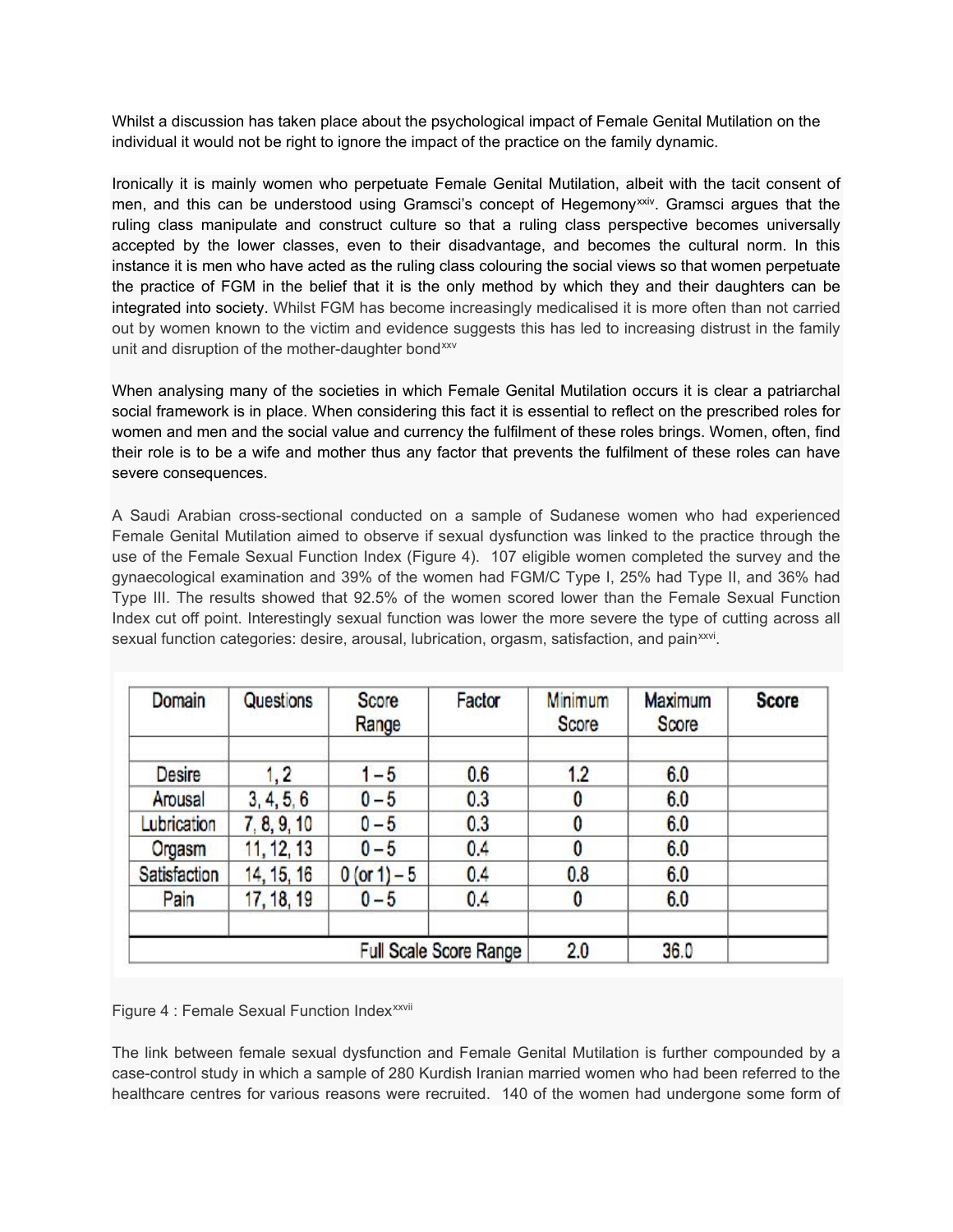Female Genital Mutilation and the other 50 percent had not. The Female Sexual Function Index was utilised to assess female sexual function. Non-circumcised women had significantly higher FSFI total score  $(25.3 \pm 4.34)$  compared to the circumcised women  $(17.9 \pm 5.39)$  suggesting that sexual function is adversely impacted by FGM<sup>xxviii</sup>[.](#page-13-16) When thinking about womanhood within different cultural frameworks there is often a sexual aspect that involves a woman being a vehicle by which her husband can obtain sexual pleasure in the context of a marital union. If a woman is unable to obtain pleasure from sexual activities or positively engage in the sexual experience this may be perceived as a woman showing an inability to sexually engage with and thus satisfy her husband which may lead to her identity as a woman being questioned.

When conducting reviewing the literature pertaining to Female Genital Mutilation much of it was centred on the obstetric complications that the practice can cause. It is well documented that Female Genital Mutilation can lead to reduced fertility, prolonged labour/complications during labour as well as increased risk of maternal haemorrhage and death[xxix](#page-13-17). This is important to note when considering the role of a woman in certain communities as the giver of life. A woman failing to produce a large number of healthy children could be perceived as a woman failing to fulfil her role. This coupled with the well documented psychological impact of Female Genital Mutilation as well as the mental anguish that many women experience when there are complications giving birth can cause an insurmountable mental burden for a woman at a time when she is extremely vulnerable.

# **Female Genital Mutilation and cultural identity**

When considering Female Genital Mutilation within the context of modern British society it would be a mistake to deny its link to the migration of multiple ethnic groups and their cultural identity. It is a practice, as mentioned previously, that for some has become synonymous with stepping into adulthood and entering society whilst for others it provides a vehicle by which a woman is marked as being suitable for marriage. When considering the intention behind the practice it is important to consider the impact that not undergoing the procedure could have on a woman's psyche. In a survey of 282 female Egyptian nursing students 60 percent of the women considered circumcision for their daughters as it was deemed to be beneficial<sup>[xxx](#page-13-18)</sup>. Now it has been shown that Female Genital Mutilation confers no health benefits whatsoever and so it is evident that the benefits from the practice are social in nature. This need to ensure one's daughter remains part of the social fabric drives the practice forward and it is essential to think about what the implications of not partaking in the practice can mean for a woman.

This need to maintain an identity and remain part of the social fabric is further heightened within the context of an immigrant community that strives to maintain its culture. Whilst Female Genital Mutilation has been illegal in the United Kingdom since 1985 it is still practiced covertly as the landmark first FGM prosecution in the UK shows. In that particular case a three year old was cut by her mother and instructed on how to attempt to obscure the truth from social services and health care professionals. This evidently shows a dichotomy in social consciousness as the girl's mother is aware of the laws of the United Kingdom and so instructs her daughter to cover the truth yet feels a strong pull to maintain traditional cultural practices and perpetuate the cycle of cutting. Immigrant populations may find their ethnic identity challenged by the process of migration and subsequent assimilation and so a struggle to terminate cultural practices like Female Genital Mutilation ensues. Much of the literature shows that there is an increase in risk of mental health issues such as depression and anxiety in first generation migrants in comparison to the native population<sup>xxxi</sup>and this could be attributed to social isolation, adapting to a new environment and issues of identity and perception of the self. The impact that a change in cultural context and questioning of identity can have on mental health are factors that should be considered in the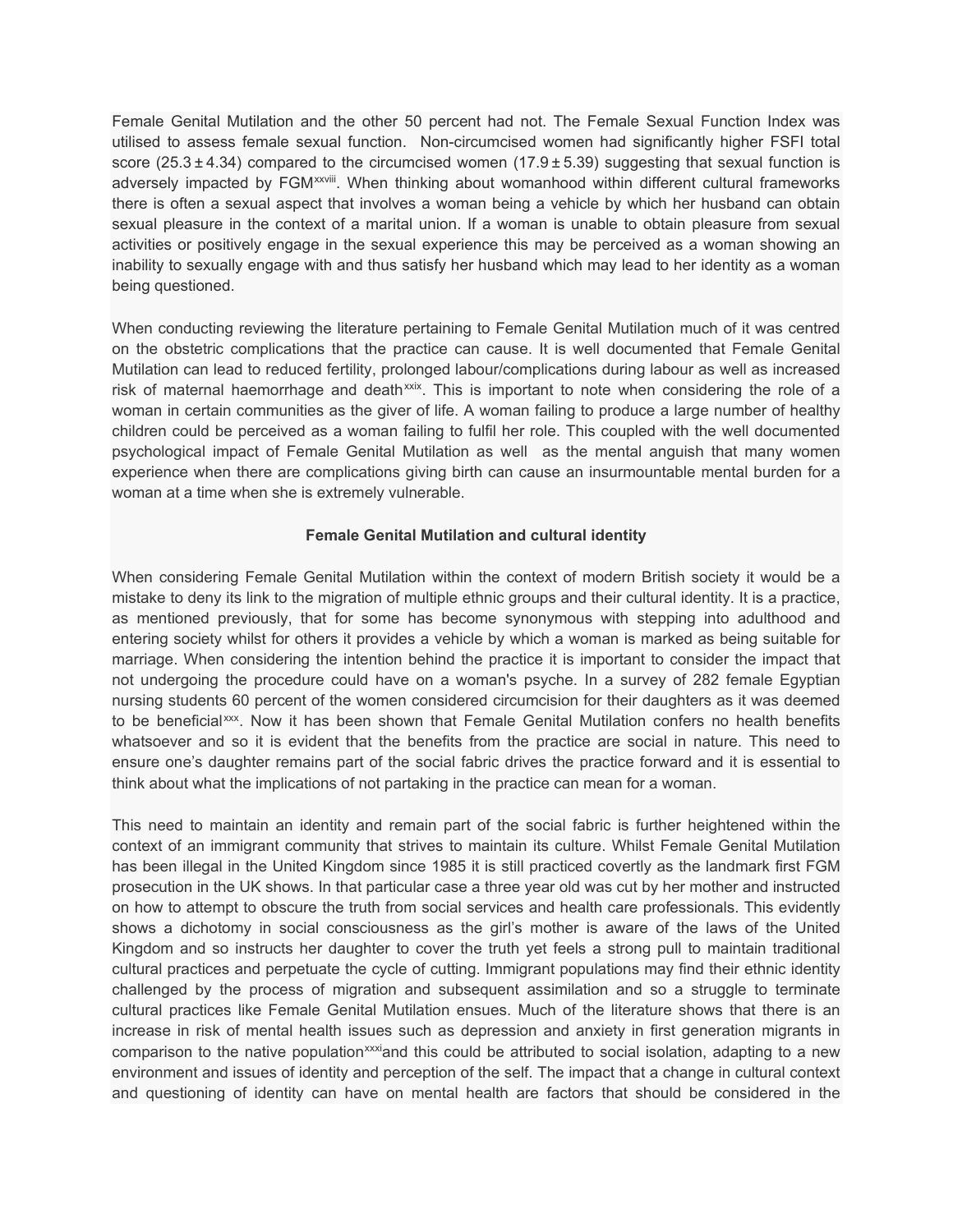discussion surrounding Female Genital Mutilation. If one considers what FGM could possibly represent for a community and the social currency that hinges on maintaining the practice then an attitude of empowering a community is empowered to adopt different cultural behaviours can be adopted.

In considering Female Genital Mutilation from a cultural perspective and the eradication of the practice pa[r](#page-13-20)allels can be drawn between FGM and foot binding. Gerrie Mackie<sup>xxxii</sup> references the fact that foot *make culture.<sup>xxxiii</sup>'* Culture is fluid and can be adapted and changed. binding ended within 'a generation' in China and served a similar purpose to FGM: *'both were necessary for proper marriage and family honour, both were sanctioned by tradition [and] both were said to be ethnic markers'.* Mackie highlights the three steps used to eradicate foot binding which were: 1) an education plan highlighting the world's perception of China due to this practice and its deviation from the universal norm, 2) an education plan highlighting the dangers of the practice 3) and benefits of natural feet and forming natural foot societies in which women vowed not to allow their daughter's feet to be bound and refused to allow their son's to marry women with bound feet. These methods led to the end of the practice of foot binding and could have the same effect if utilised correctly in regards to FGM; the key to all of this is education and cultural understanding. We must remember that *'culture does not make people, people* 

# **The role of the Psychiatrist**

*Psychiatrists bring an important perspective to the leadership of an organisation. This includes their expertise regarding the prevention, cause and treatment of mental and physical illness*

-Safe patients and high-quality services Job descriptions for consultant psychiatrists Royal College of Psychiatrists Nov 2017<sup>xxxiv</sup>

When discussing Female Genital Mutilation and the role of the health care professional in the eradication of the practice there is often not much discussion about the role of the psychiatrist[xxxv.](#page-14-1) The literature discusses the need for the Multidisciplinary team, the Obstetrics and Gynaecology Physician, the paediatrician, the social worker etc. but I am yet to see a discussion that specifically analyses the role of the psychiatrist. This is very striking as there is a plethora of literature about the adverse psychological impact of the practice on women.

In a study exploring the psychosocial issues experienced by African immigrant women who had undergone Female Genital Mutilation and were now living in the Netherlands it was found that 1/6 of these women suffered from Post-Traumatic Stress Disorder and 1/3 reported symptoms associated with depression and anxiety. These findings, unfortunately, are not surprising but what was striking is the fact that these negative psychological sequelae became worsened during pregnancy and childbirth. Many women in the study also reported that migrating to the Netherlands led to a shift in their perception of Female Genital Mutilation and left them feeling ashamed about having FGM and reluctant to engage with physicians<sup>xxxvi</sup>. This highlights the need for supportive and culturally sensitive perinatal psychiatric care in those women who known to be survivors of Female Genital Mutilation[.](#page-14-2)

This need for perinatal psychiatric involvement in women with Female Genital Mutilation is further demonstrated by a recent study that looked into the development of obstetric fistulae following the practice in Kenya. It is estimated that 28% of the Kenyan female population has been cut (12,418,000). The study involved the conduction of interviews with thirty women who had experienced FGM and were living with obstetric fistulae. It was found that amongst nearly all of the women interviewed there had been a clear pattern of rejection from their social community (spouses, friends, family) which then led to depression and lowered self-esteem. This low mood is followed by a loss of work, rejection from spouses,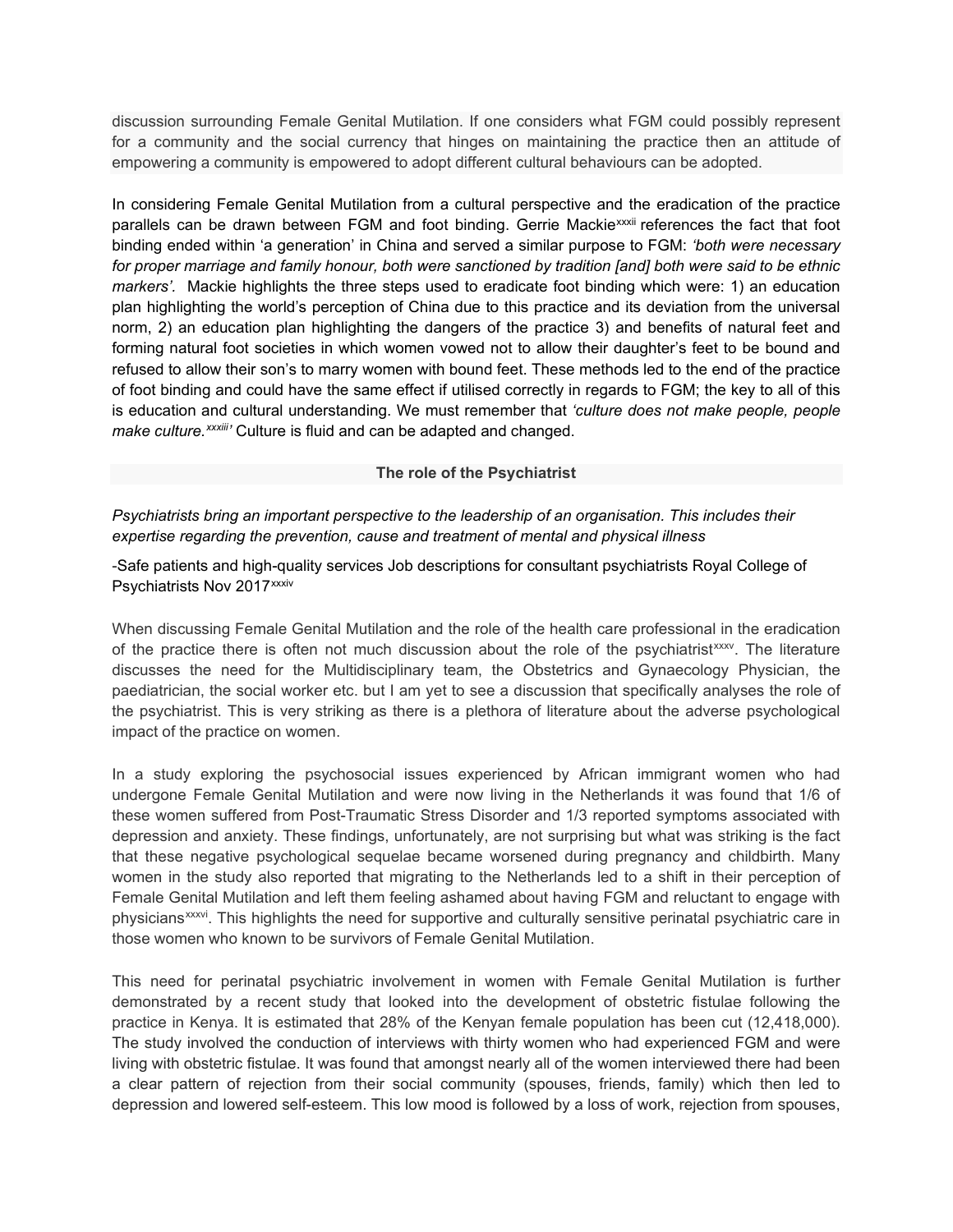friends and family and so these obstetric complications have been a trigger for deteriorating mental health<sup>xxxvii</sup>. This was a clear example of how the need for perinatal psychiatric support is extremely

. It is important that psychiatrists remain sensitive when engaging with these vulnerable women and create a safe space for these women to acquire the support they need.

One aspect of health care that psychiatrists are desperately needed for is in the field of research. It has been found that studies that look into the psychological consequences of FGM are often designed poorly; feature small sample sizes and inconsistent results which make it difficult to come to clear conclusions. xxxviii There is a need not just for conclusive studies that examine the psychological psychiatrists can adopt an appropriate approach when dealing with FGM survivors<sup>xxxix</sup>. consequences of FGM but also investigate the relationship between psychological outcomes and the circumstances around the cutting event in order to individualise the psychological support provided to women. It is also important to emphasise the negative psychological after effects of the practice so that

There is also not much knowledge in place in regards to what treatment works best in women who have had Female Genital Mutilation. The World Health Organisation literature  $x<sup>i</sup>$  suggests that cognitive behavioural therapy (CBT) may work with survivors of Female Genital Mutilation who have experienced symptoms of anxiety, depression, and/or PTSD. However there are no studies that directly investigate the effectiveness of CBT in women with FGM but rather this has been inferred and extrapolated from the use of CBT to successfully treat PTSD following wars and sexual violence  $x_{ij}$ . It is thought psychological support is also indicated for women who undergo any surgery related to complications related to Female Genital Mutilation as well as childbirth in order to avoid a relapse in mental health symptoms related to Post Traumatic Stress Disorder. This means psychiatrists have an important role in galvanising the MDT in order to ensure psychological support is provided for these women not when recovering from the initial cutting but in all the subsequent stages that could trigger a psychological relapse.

Finally a conversation must be had about the ways in which psychiatrists can engage in key conversations with survivors of FGM. Safeguarding and child protection remains a prime concern to ensure that those at risk are protected but this should not be a barrier to a woman accessing the health care that she needs. Due to the upsurge in anti-FGM propaganda and education many families are aware of the penalties that perpetuating the practice can carry. It is important that the psychiatrist, along with other health care professionals, does not alienate these communities but rather educates and empowers them to turn away from the practice. The law can act as a barrier to communication and women may be scared to disclose what has happened for fear of the legal implications it may have for their family and community. Women who are recent immigrants to the United Kingdom may fear deportation if they engage with healthcare providers when their legal status has not been confirmed. This is an extremely sensitive topic and psychiatrists must tread with care and consideration when engaging with women and their families.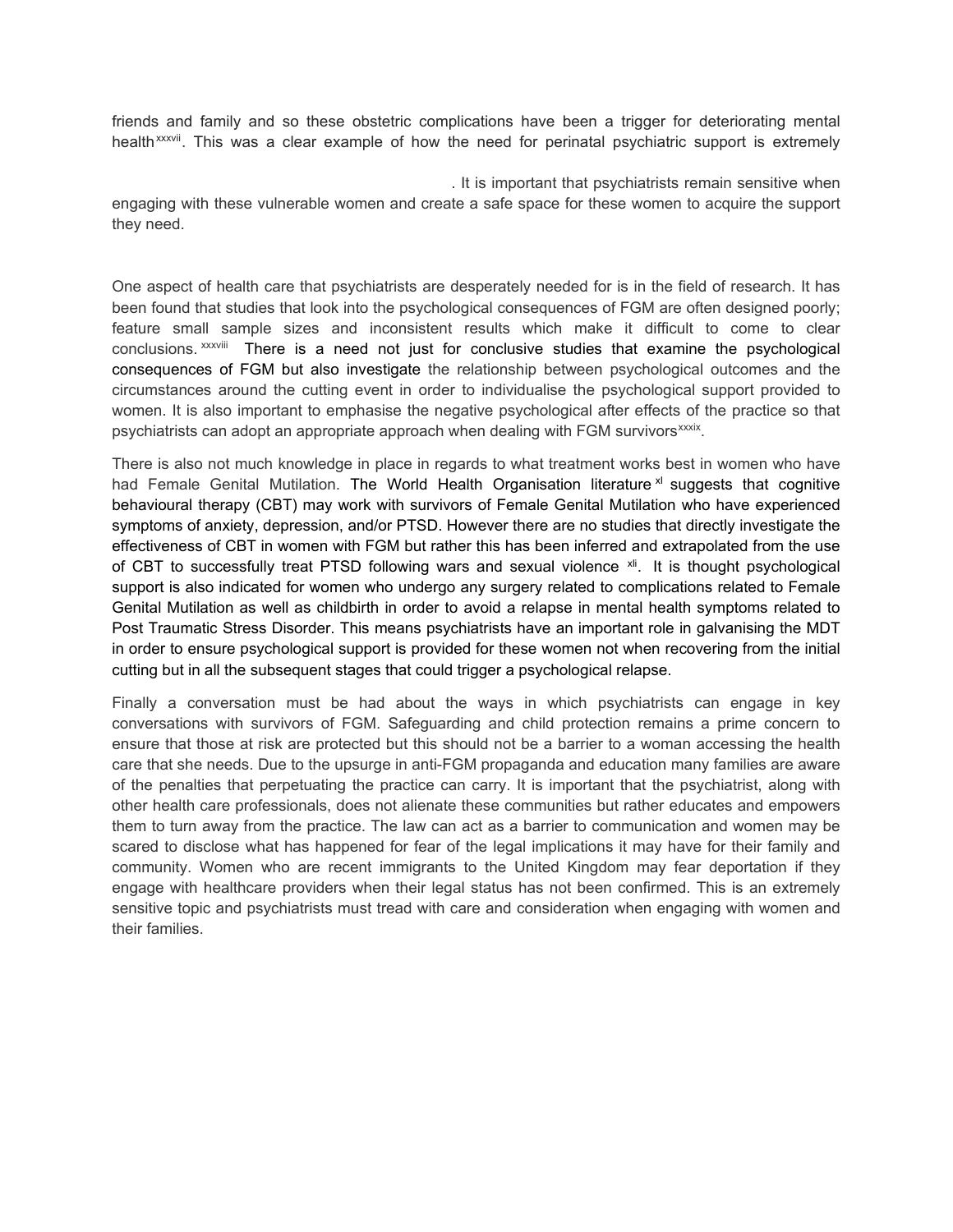*FGM is a sensitive and complex matter, and talking about it can make health professionals feel uncomfortable. Our reluctance to engage with women about FGM may be caused by embarrassment, uncertainty about how to frame the questions, or anxiety about being perceived as culturally insensitive -* British Medical Journal*[xlii](#page-14-7)*

When considering how to broach the topic of FGM, the British Medical Journal provides some excellent advice that may serve psychiatrists well. The publication stresses that it is important to create an optimum environment to cultivate discussion through privacy and providing adequate time for sensitive discussions to be had. The use of a female professional and trained interpreter may serve to put patients at ease. It is also important for psychiatrists to use the correct terminology and not utilise any phrases that have negative connotations. A woman sharing about her experiences being circumcised is an extremely brave and vulnerable act and it is essential to ensure she is treated with the utmost dignity. It is important to remember that women, in the majority of cases, have not chosen to undergo FGM and are victims whose needs must be assessed so that they can be met.

# **Conclusion**



**Type I B. New Commission Courtesy** © Aida Silvestri / Autograph. 2016



Type II D. New Commission Courtesy © Aida Silvestri / Autograph. 2016



**Type I C. New Commission Courtesy** © Aida Silvestri / Autograph. 2016



Type II F. New Commission Courtesy © Aida Silvestri / Autograph. 2016



Type II C. New Commission Courtesy © Aida Silvestri / Autograph. 2016



Type II G. New Commission Courtesy © Aida Silvestri / Autograph. 2016

Figure 5: Art work from the Female Genital Mutilation themed photography exhibition entitled the Unster[i](#page-14-8)le Clinic by Aida Silvestri xliii

Throughout this essay the psychological impact of Female Genital Mutilation on the individual and their family has been considered. With an understanding of this impact the role of the psychiatrist was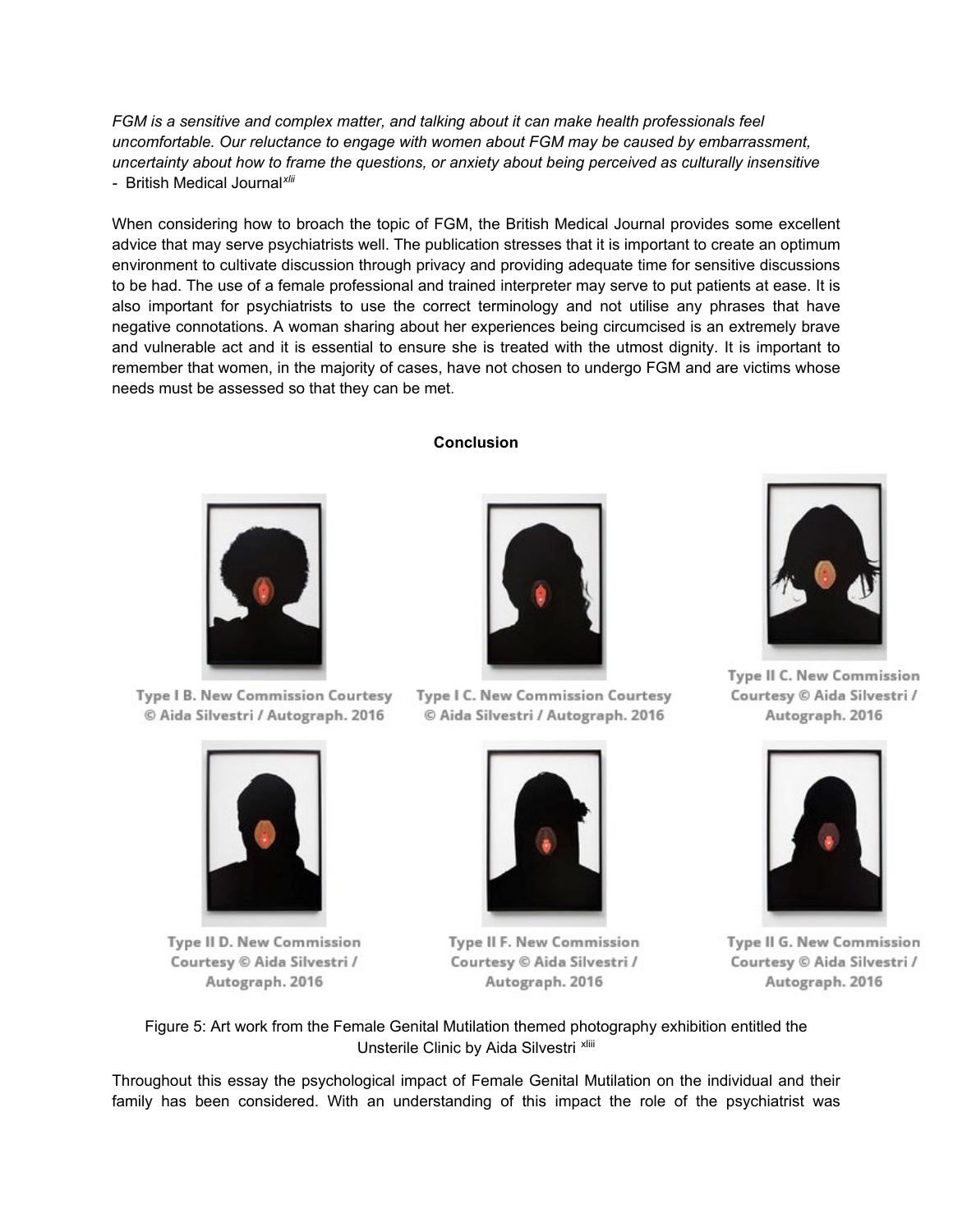analysed through the use of World Health Organisation guidelines and academic literature. It is evident that within the United Kingdom FGM has emerged recently as a key talking point in the political and social arena and a lot of dialogue is being had about how to eradicate the practice. It is important that the cultural context in which the practice continues to survive is taken into consideration. Psychiatrists, when dealing with patients who are survivors of Female Genital Mutilation, must be sensitive and acknowledge the difficulty a woman might have when sharing her story and the emotions that this may evoke for her.

When looking at the photography featured in figure 5 by Aida Silvestri one cannot help but to be struck by the way in which each of the woman captured is stripped of her individuality and portrayed as genitalia. This poignantly captures the impact that the practice of Female Genital Mutilation may have on the identity and psyche of a woman and it is essential that psychiatrists remember that. It is important that each woman is recognised as an individual with her own story to tell, her own lived experience and her own humanity.

# References

<span id="page-12-2"></span>iii Martin Bentham (2014). London doctor charged in first FGM case. *London Evening Standard*, Friday 21st March 2014, p.1

<http://www.who.int/reproductivehealth/topics/fgm/overview/en/>. [Accessed 26 March 2014].

<span id="page-12-4"></span><sup>v</sup> Woman Stats project. (2011). Prevalence of Female Genital Cutting. Available:

<span id="page-12-5"></span>vi Zoe Williams (2013). The battle to eliminate FGM is long: but it's one we must win. *The Guardian*, Friday 28<sup>th</sup> June 2013, N/A. Williams was speaking to FGM survivor Sarian who was initiated into the Bondu Society in Sierra Leone.

<span id="page-12-6"></span>vii N/A (N/A). UNICEF [online]. Available from:

<http://www.unicef.org/somalia/SOM\_FGM\_Advocacy\_Paper.pdf>. [Accessed 26 March 2014]

<span id="page-12-7"></span>viii IRIN NEWS [online]. (2005). Available from:

<http://www.irinnews.org/indepthmain.aspx?IndepthId=15>. [Accessed 26 March 2014. The quote was said by Nashiro, one of the main people that carries out FGM among the Masai tribe. According to this news outlet 99% of Masai women have undergone type I FGM.

<span id="page-12-8"></span>ix Khadijah F. Sharif (1996). Female Genital Mutilation: What Does the New Federal Law Really Mean?. Fordham Urban Law Journal. 24, pp.409.

(vi) Summers, H and Ratcliffe, R. (2019). *Mother of three-year-old is first person convicted of FGM in UK.* Available: [https://www.theguardian.com/society/2019/feb/01/fgm-mother-of-three-year-old-first](https://www.theguardian.com/society/2019/feb/01/fgm-mother-of-three-year-old-first-person-convicted-in-uk.%20Last%20accessed%20October%202019)[person-convicted-in-uk. Last accessed October 2019.](https://www.theguardian.com/society/2019/feb/01/fgm-mother-of-three-year-old-first-person-convicted-in-uk.%20Last%20accessed%20October%202019)

n/a. (2018). *Female Genital Mutilation in London.* Available: https://www.london.gov.uk/node/46669. Last accessed October 2019

<span id="page-12-9"></span><sup>x</sup> World Health Organisation. (2018). Female genital mutilation. Available: https://www.who.int/newsroom/fact-sheets/detail/female-genital-mutilation. Last accessed October 2019

<span id="page-12-10"></span>xi London Assembly. (April 2017). London Assembly: tackling Female Genital Mutilation in London. Available: https://www.london.gov.uk/sites/default/files/london\_assembly\_report\_-

\_tackling\_fgm\_in\_london.pdf. Last accessed October 2019

<span id="page-12-0"></span><sup>i</sup> The Day I will never forget. (2002). Documentary. Directed by Kim Longinotto. United Kingdom: Vixen films

<span id="page-12-1"></span><sup>&</sup>lt;sup>ii</sup> World Health Organisation [online]. (2014). Available from:

<sup>&</sup>lt;http://www.who.int/reproductivehealth/topics/fgm/overview/en/>. [Accessed 26 March 2014].

<span id="page-12-3"></span>iv World Health Organisation [online]. (2014). Available from:

http://www.womanstats.org/newmapspage.html. Last accessed Oct 2019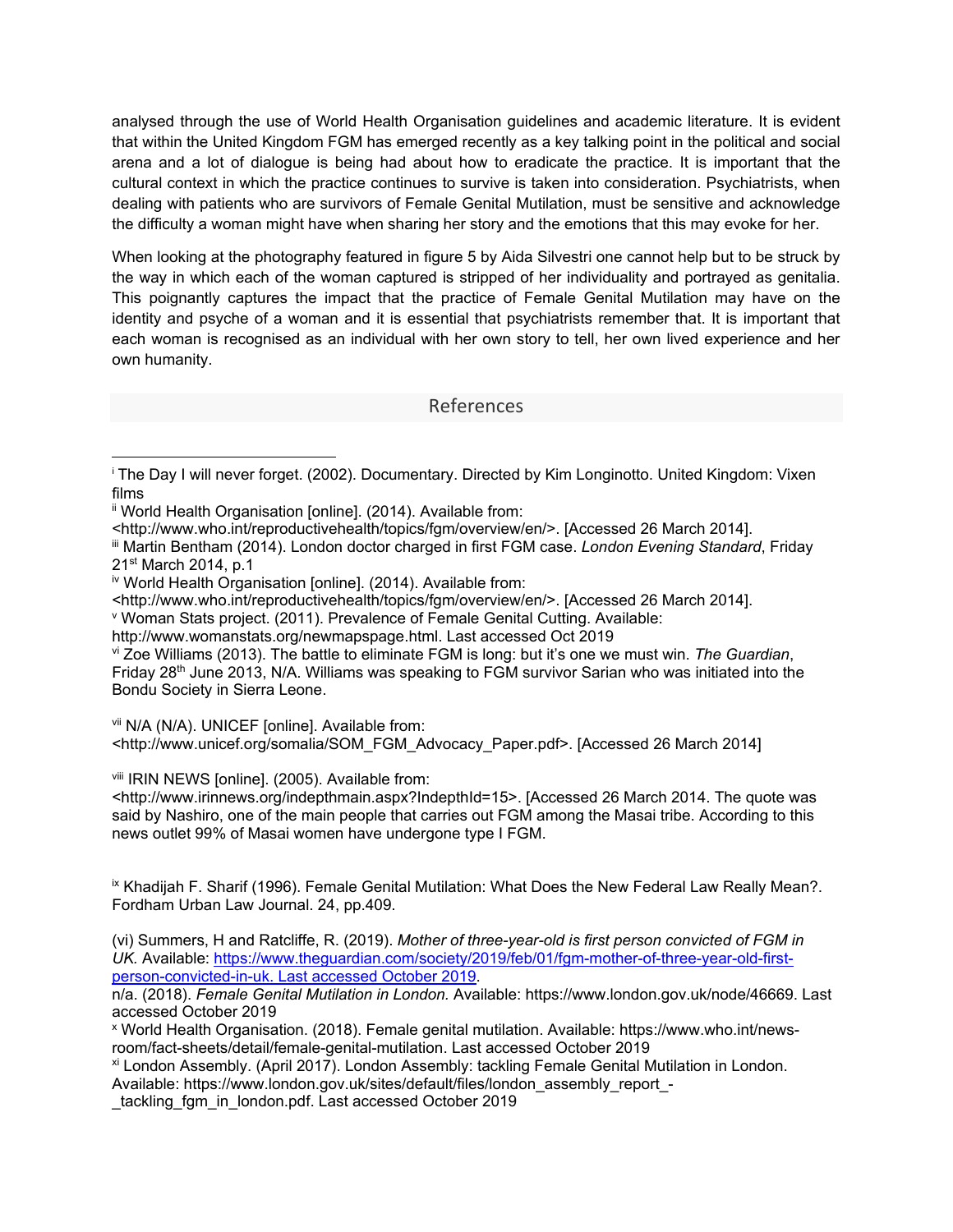<span id="page-13-0"></span>xii Ridley, L. (2015). Female Genital Mutilation Rates By UK Borough Revealed As Southwark In London Tops The List. Available: https://www.huffingtonpost.co.uk/2015/07/21/fgm-female-genital-mutilation-ukrates-southwark-equality-now\_n\_7832562.html. Last accessed October 2019

<span id="page-13-1"></span>xiii *The Cruel Cut*. (2013). Documentary. Directed by Vicki Cooper. UK: Love Productions, Channel 4 Television Corporation. Leyla Hussein conducted a social experiment in which she conducted a petition to get members of the British public to sign their signatures in support of FGM. Surprisingly Hussein managed to amass a sizeable number of signatures within less than an hour and woman even stated 'it is wrong but I guess it is part of your tradition' highlighting this attitude of cultural relativism.

<span id="page-13-2"></span>xiv Dorkenoo, E, Morison, L and Macfarlane, A (2007) A statistical study to estimate the prevalence of female genital mutilation in England and Wales (PDF). London: FORWARD

<span id="page-13-3"></span>xv Mayor of London. (2017). Make London a 'zero cutting city' – Assembly urges Mayor to tackle FGM. Available: https://www.london.gov.uk/press-releases/assembly/make-london-a-zero-cutting-city. Last accessed October 2019.

<span id="page-13-4"></span>xvi Martin Bentham (2014). London doctor charged in first FGM case. London Evening Standard, Friday 21st March 2014, p.1

Iii The World Health Organisation. (2018). *Female Genital Mutilation.* Available: https://www.who.int/newsroom/fact-sheets/detail/female-genital-mutilation. Last accessed October 2019.

<span id="page-13-5"></span>xvii Mayor of London. (2017). Make London a 'zero cutting city' – Assembly urges Mayor to tackle FGM. Available: https://www.london.gov.uk/press-releases/assembly/make-london-a-zero-cutting-city. Last accessed October 2019

<span id="page-13-6"></span>xviii Mulongo, P. (Sep 2014). The psychological impact of Female Genital Mutilation/Cutting (FGM/C) on girls/women's mental health: a narrative literature review. *Journal of Reproductive and Infant Psychology*. 32 (5), 469-485.

<span id="page-13-7"></span>xix Behrendt, A. (2005). Posttraumatic stress disorder and memory problems after female genital mutilation.. *The American Journal of Psychiatry*. 165 (5), 1000-1002.

<span id="page-13-8"></span>xx Chibber et al. (2010). Female circumcision: obstetrical and psychological sequelae continues unabated in the 21st century. *The Journal of Maternal-Fetal & Neonatal Medicine* . 24 (6), 833-836

<span id="page-13-9"></span>xxi Vloeberghs, E et al. (2012). Coping and chronic psychosocial consequences of female genital mutilation in The Netherlands. *Ethnicity and Health*. 17 (6), 677-695

<span id="page-13-10"></span>xxii Ahmed, MR. (Aug 2017). Psychological impact of female genital mutilation among adolescent Egyptian girls: a cross-sectional study.. *The European Journal of Contraception & Reproductive Health Care*. 22 (4), 280-285.

<span id="page-13-11"></span>xxiii Lever, H et al. (2019). Depression, Anxiety, Post-traumatic Stress Disorder and a History of Pervasive Gender-Based Violence Among Women Asylum Seekers Who Have Undergone Female Genital Mutilation/Cutting: A Retrospective Ca. *Journal of Immigrant and minority health*. 21 (3), 483-489 xxiv Dominic Mastroianni (2002). Post Colonial studies at Emory [online]. Available from:

<span id="page-13-12"></span><http://postcolonialstudies.emory.edu/hegemony-in-gramsci/>. [Accessed 26 March 2014].

<span id="page-13-13"></span>xxv Applebaum, J. (2008). Symptoms of Posttraumatic Stress Disorder After Ritual Female Genital Surgery Among Bedouin in Israel: Myth or Reality?. *Primary care companion to the journal of clinical psychiatry*. 10 (6), 453-456

<span id="page-13-14"></span>xxvi Rouzi, AA et al. (2017). Effects of female genital mutilation/cutting on the sexual function of Sudanese women: a cross-sectional study. *American Journal of obstetrics and gynaecology*. 217 (1), 62

<span id="page-13-15"></span>xxvii FSFI. (2000). *Female Sexual Function Index.* Available: https://www.fsfiquestionnaire.com/. Last accessed October 2019

<span id="page-13-16"></span>xxviii Biglu et al. (July 2016). Effect of female genital mutilation/cutting on sexual functions. *Sexual & reproductive healthcare: official journal of the Swedish Association of Midwives*. 7 (2), 3-8.

<span id="page-13-17"></span>xxix World Health Organisation. (2019). *Health risks of female genital mutilation (FGM).* Available:

https://www.who.int/reproductivehealth/topics/fgm/health\_consequences\_fgm/en/. Last accessed October 2019

<span id="page-13-18"></span>xxx Dandash et al. (2001). Female genital mutilation: a descriptive study.. *Journal of sex and marital therapy*. 27 (5), 453-458

<span id="page-13-19"></span>xxxi Close, C et al. (2016). The mental health and wellbeing of first generation migrants: a systematicnarrative review of reviews. *Globalization and health*. 12 (1), 47

<span id="page-13-20"></span>xxxii Gerry Mackie (1996). Ending Footbinding and Infibulation: A Convention Account. Junior research fellow in politics thesis, St John's College, University of Oxford.